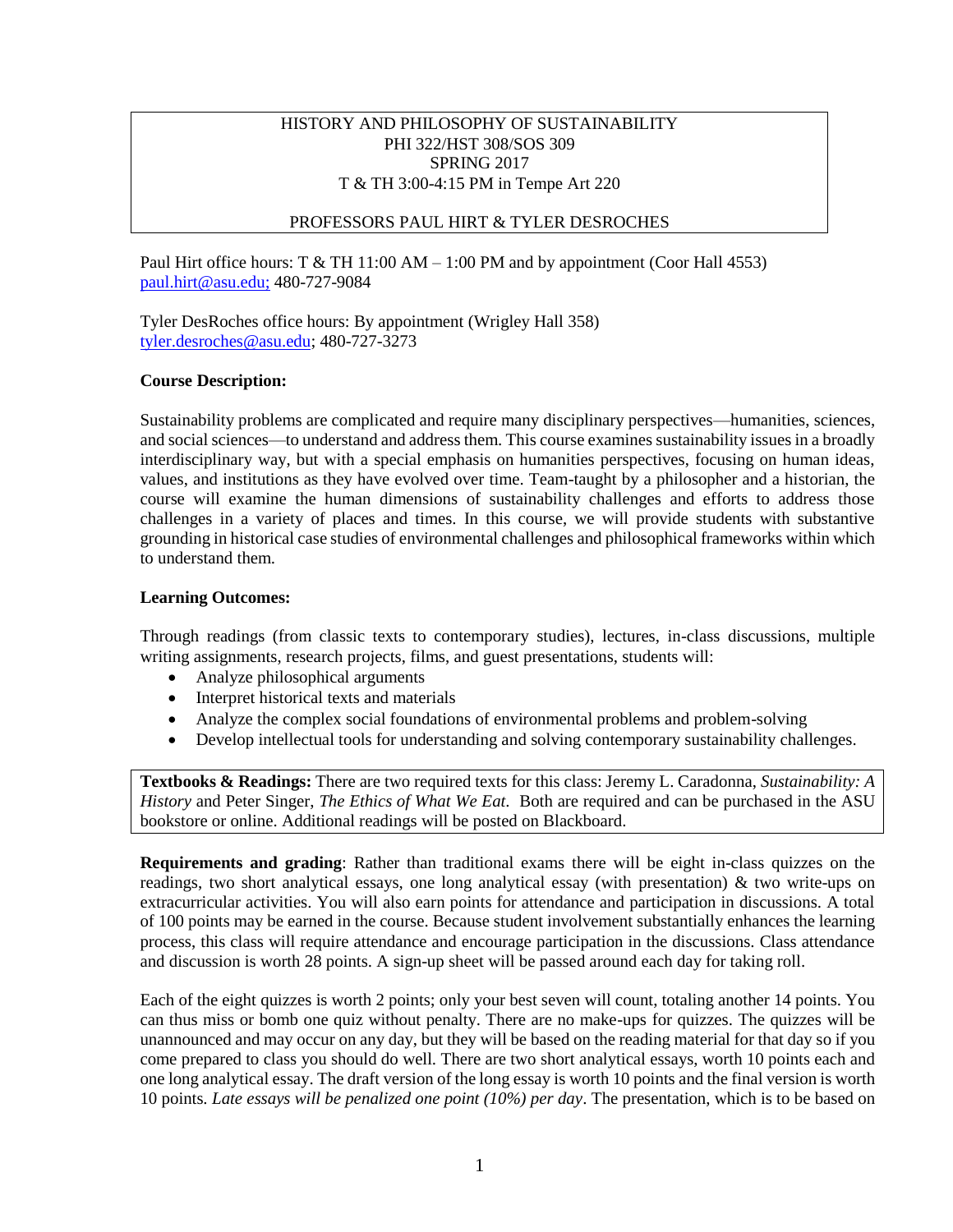your long essay, is worth 10 points. You are required to attend two outside lectures or events on sustainability and turn in a written description and evaluation of each event, worth 4 points each, 8 points total.

For the final grade calculations:

97.5-100=A+  $92.6 - 97.4 = A$  $89.6 - 92.5 = A 86.6 - 89.5 = B +$  $82.6 - 86.5 = B$ 79.6-82.5=B- $78.-79.5=C+$ 70-77.9=C 60-69.9=D 59.9-below=E

**Academic Integrity:** Academic honesty is expected of all students in all examinations, papers, laboratory work, academic transactions and records. The possible sanctions include, but are not limited to, appropriate grade penalties, course failure (indicated on the transcript as a grade of E), course failure due to academic dishonesty (indicated on the transcript as a grade of XE), loss of registration privileges, disqualification and dismissal. For more information, see [http://provost.asu.edu/academicintegrity.](http://provost.asu.edu/academicintegrity)

**Establishing Eligibility for Disability Accommodations:** Students who feel they will need disability accommodations in this class but have not registered with the Disability Resource Center (DRC) should contact DRC immediately. Their office is located on the first floor of the Matthews Center Building. DRC staff can also be reached at: 480-965-1234 (V), 480-965-9000 (TTY). For additional information, visit: [www.asu.edu/studentaffairs/ed/drc.](http://www.asu.edu/studentaffairs/ed/drc) Their hours are 8:00 AM to 5:00 PM, Monday through Friday.

## **Itinerary—Weekly Topics, Readings, and Assignments**

Historical and Philosophical Foundations of Sustainability

Jan 10: Introduction to course.

Jan 12: Caradonna, *Sustainability: A History,* "Introduction."

Jan 17: Caradonna ch. 1: "Loath This Growth: Sustainability in the Early Modern World." Jan 19: Caradonna, ch. 2: "The Industrial Revolution and Its Discontents."

- Jan 24: Roderick Nash, "The Ideological Origins of American Environmentalism," in *The Rights of Nature* (1989). PDF is available on Blackboard.
- Jan 26: Aldo Leopold, "The Land Ethic" and Caradonna, ch. 3 "Eco-Warriors: The Environmental Movement…"
- Jan 31: DeWeese-Boyd, "The Healthy City versus the Luxurious City in Plato's Republic Lessons about Consumption and Sustainability for a Globalizing Economy"; and Joel Feinberg "The Rights of Animals and Unborn Generations" (both available on Blackboard)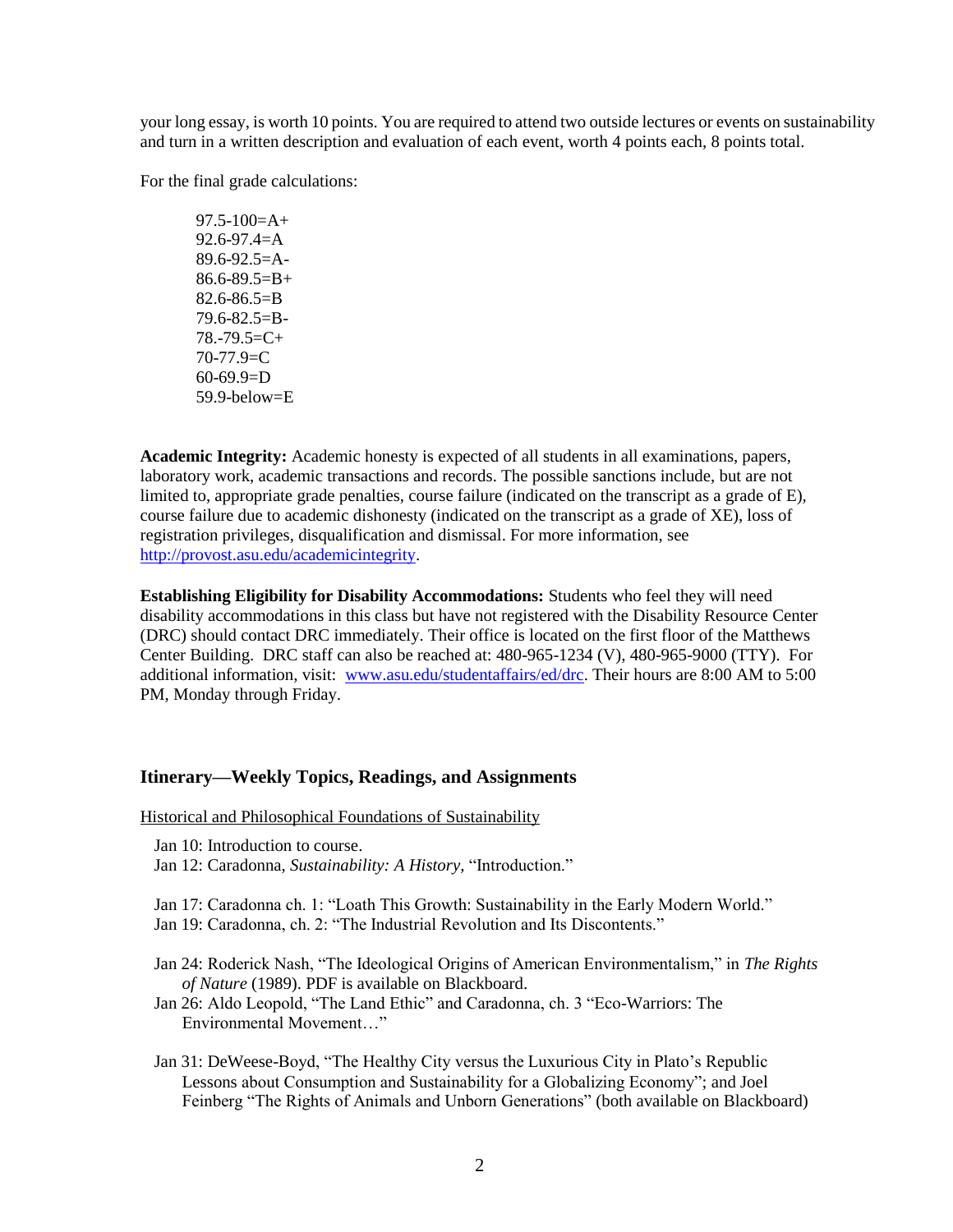Feb 2: Dale Jamieson, "Sustainability and Beyond"; Carolyn Merchant, "Nature as Female"; and Karen Warren, "The Power and Promise of Ecological Feminism" (all essays are available on Blackboard)

Feb 7: Caradonna ch. 4, "Eco-nomics" and Bryan Norton, "The Ignorance Argument"

Feb 9: Caradonna ch. 5, "From Concept to Movement" and David Orr, "The Four Challenges of Sustainability."

Climate Change

- Feb 14: William DeBuys, Introduction and chs. 1 & 2 of *A Great Aridness* (available on Blackboard as a PDF).
- Feb 16: Doubters and their critics: Watch the PBS Frontline documentary "Climate of Doubt": <http://www.pbs.org/wgbh/pages/frontline/climate-of-doubt/> Read Heartland Institute, "Climate Change Reconsidered II—Summary"; and Naomi Klein, "Capitalism vs. the Climate" (both in PDF on Blackboard).
- Feb 21: Stephen Gardiner, "Ethics and Global Climate Change"; Anil Agarwal and Sunita Narain, "Global Warming in an Unequal World" (both on Blackboard)
- Feb 23: Rebecca Tsosie, "Climate Change, Sustainability and Globalization: Charting the Future of Indigenous Environmental Self-Determination" (on Blackboard)
- Feb 28: Discuss documentary film *Before the Flood* and writing assignment 1 on climate change. (Watch the film on your own before class)

#### Water—Development, depletion, conservation, justice

March 2: DesRoches, Tyler: The Human Right to Water and Moral Limits to Water Markets; and ICA report *Global Water Security* (on Blackboard).

### *March 5-12: spring break*

- March 14: Hirt, Larson, and Gustafson, "Mirage in the Valley of the Sun"; and ADWR, *Arizona's Next Century: A Strategic Vision for Water Supply Sustainability Executive Summary* (PDF on Blackboard)
- March 16: Vandana Shiva, selection from *Water Wars*; Bruce Jennings, et. al. "Principles of Water Ethics" (both available on Blackboard); film: *Flow*

Energy—Fossil fuels, energy and equity, environmental racism:

March 21: Discuss the film: *Carbon Nation*. (Watch the film on your own) March 23: Watch the short video on Alex Epstein's "The Moral Case for Fossil Fuels" here: <http://www.moralcaseforfossilfuels.com/> then read Jody Freeman, "A Critical Look at 'The Moral Case for Fossil Fuels'" (available on Blackboard).

- March 28: Rocky Mountain Institute, *Reinventing Fire,* read the executive summaries and watch the video here:<http://www.rmi.org/reinventingfire>
- March 30: Figueour and Mill "Environmental Justice"; Shader-Frechette "Equity and Duties to Future Generations—The Case of Yucca Mountain"; Moellendorf "Taking UNFCCC Norms Seriously"